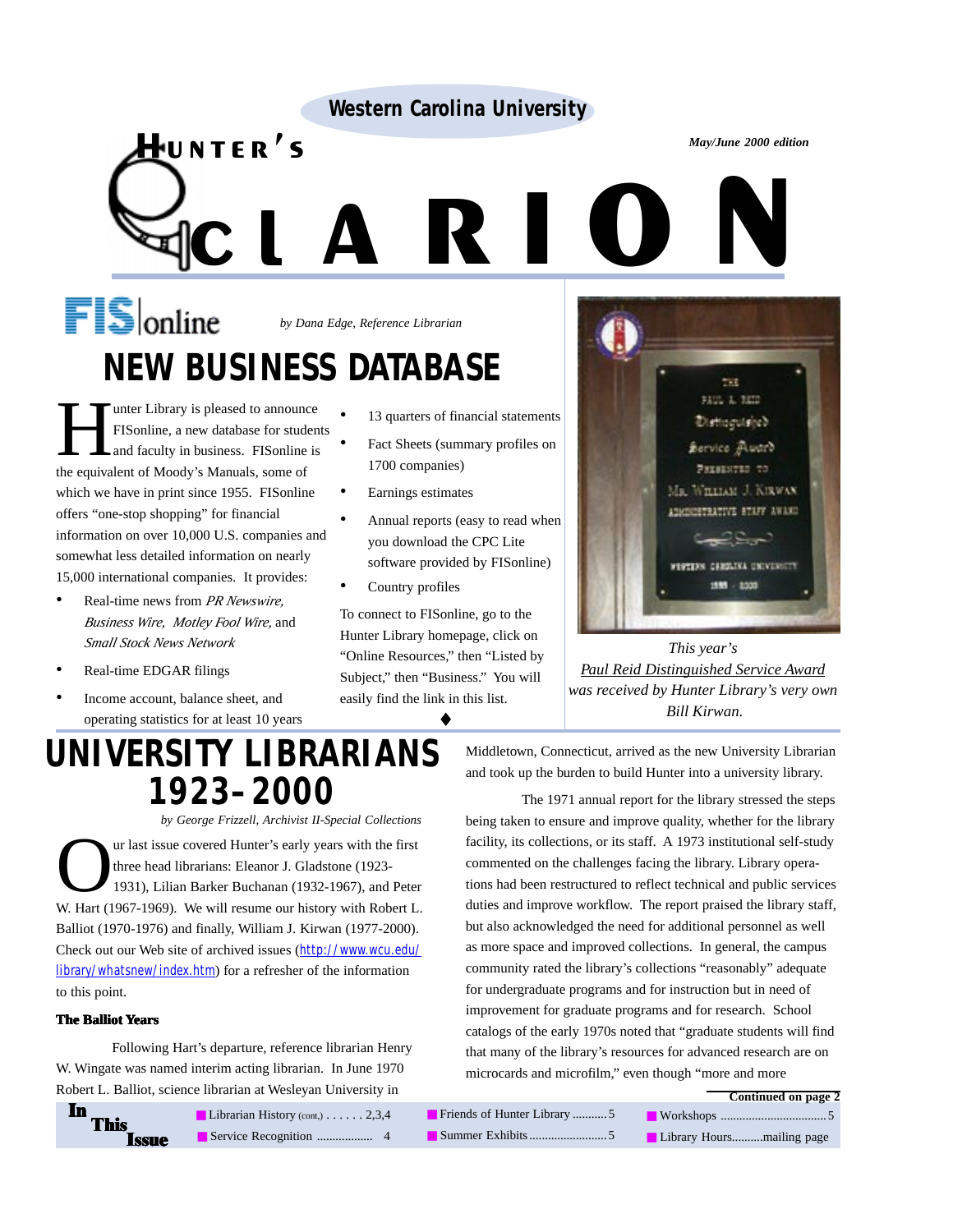**Clarion May/June 2000**

## **UNIVERSITY LIBRARIANS** After six years of

#### **Continued from page 1**

scholarly books are being added to enlarge the scope of the library's holdings." However, in an August 1972 interview with the Western Carolinian, Balliot warned that inflation was already eating into the library's materials budget. Even so, the stacks had already exceeded their recommended capacity of 150,000 volumes by 20%. One source of the growing collection was government documents as the library became more active in its role as a selective depository. Eventually a separate documents section was planned to avoid having the items dispersed through the other collections.

Unfortunately, as the collections grew, the library had to contend with a floor plan that "fragmented" its holdings and hindered orderly arrangement. To alleviate some of the space and traffic flow problems, bridges connecting the mezzanines were constructed in 1973. Another improvement in the building was the installation of air conditioning, even though this meant a loss of some interior space as Hunter had not been planned with the need for ductwork in mind.

By late 1975, and without a library addition immediately forthcoming, it became necessary to provide more space for library staff. The building's fifth floor, previously used by the Library Science Department and also housing a children's book collection, was converted to offices and book stacks for 25,000 volumes. The children's books were moved to Killian Building. In the campus newspaper, Balliot commented that "the major problem is trying to maintain a balance between reader and stack space." It was just as vital to provide adequate study areas for students and faculty as it was to acquire new holdings. Despite a need for more physical space, Balliot stressed the quality of the collections, which were typically current and in support of the university's mission.



*CRT-mid 70's*

The application of computers to library work that is so familiar today became evident during Balliot's years. In the mid-1970s, acquisition of a CRT (cathode ray) terminal allowed Hunter's catalogers to connect by telephone line to the OCLC database (known then as Ohio College Library Center). On June 20, 1975, Hunter's staff cataloged their first book online.

service to Hunter, Balliot resigned as university librarian effective July 9, 1976. He retired after 35 years of library service in 1995 from the University of Pittsburgh— Bradford.



*Robert L. Balliot*

#### **The Kirwan Years**

The position of university librarian remained vacant for nearly a year. After August 1976 Joseph Creech served as interim administrative liaison. William J. Kirwan was appointed the new University Librarian beginning August 1, 1977. Previously, Kirwan had been director of library services at the West Virginia College of Graduate Studies Institute in Charleston, West Virginia.

#### **A New Library Addition**

One of Kirwan's first challenges was to keep the need for new library space in the forefront. A major physical expansion of the building became possible in 1978 when the state General Assembly allocated over five million dollars for an addition and renovation of the older structure. During the next

months the architects, Six Associates of Asheville, produced working drawings, and bids on the project were awarded in early 1980. Work



*New Addition Construction*

began in April 1980, and the library proceeded to expand into an area that had once been part of Western's football stadium. Finally, on December 18, 1981, the heavy glass doors of Hunter's main entrance were locked one final time and the library was secluded like a moth in a cocoon for a month. Between mid-December 1981 and mid-January 1982 the staff relocated collections and offices from the older building to the new addition. Then, on January 20, 1982, the library emerged from its cocoon to reveal its new colors and a new entrance. Renovation began on the old building even as the addition was made operational. As renovation progressed over the next year, library units occupied the refurbished areas. A formal dedication of the entire building on April 21, 1983, unveiled a 149,000 square foot facility (a 92,000-sq. ft. addition and 57, 000-sq. ft. renovation).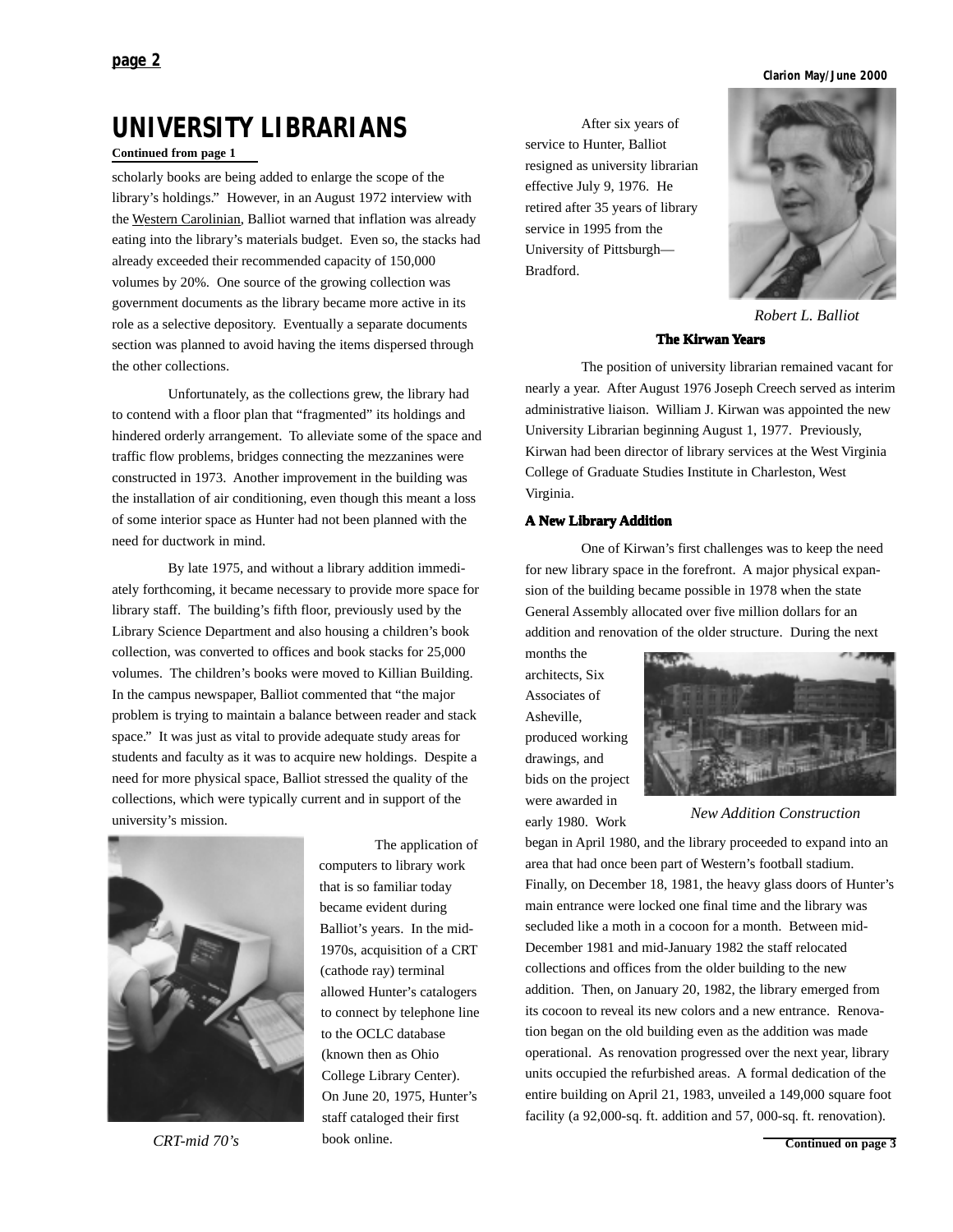#### **Clarion May/June 2000**

#### **Continued from page 2**

*New Addition Completed*



The space provided by the new addition allowed for the orderly arrangement and consolidation of collections. Circulating books were placed on the ground floor and reference materials conveniently arranged on the main level. Other collections that had been dispersed across the campus returned to new quarters. The library assumed control of the

565,000 microforms, and 80,000 maps.

Housed within were 330,000 volumes (including bound periodicals), 65,000 government documents,



*Mary Youman Richard Llewellyn-Movin' in*

Curriculum Materials Center, then housed in Killian, in 1981 and the collection was transferred in May 1982. Also retrieved were the Children's Literature Collection, previously housed in Killian, and a number of government documents in the Earth Sciences Department.

#### **The Digital Revolution**

*Automation and Computers,* two of the great defining catchwords of the latter  $20<sup>th</sup>$  century, were present throughout the 1970s, 80s, and 90s. During these years, as new technology developed, an array of names passed in and out of the vocabulary at Hunter: LS/2000, TopCat, and InfoTrac, et. al. In an interview, Kirwan commented that "the library, quite frankly, was one of the first organizations to experience the effects of the digital revolution." As mentioned above, the library used computer terminals for cataloging new materials by mid-1975. In 1978 Hunter announced a new computer-based bibliographic service, Dialog, that offered access and searching of such databases as Psychological Abstracts, Sociological Abstracts, and Chemical Abstracts.

Computer-based technology developed rapidly, and often it was necessary to assess trends to avoid a technological dead-end. In some cases new products would "leap-frog" planning. In the early 1980s the library planned to convert its card catalog to a COM (Computer Output Microform) catalog. However, during the conversion process to machine-readable form, options for an online public catalog became reality. To make automation more efficient and cost effective, Hunter joined with the libraries at UNCA and ASU during 1983-1984 to form the Western North Carolina Library Network (WNCLN). Among the initial goals reached by the network was planning and purchase of an integrated online catalog and circulation system for the three libraries.

In May 1989 Hunter's online public catalog, later dubbed TOP CAT (**T**he **O**nline **P**ublic **CAT**alog), became available. Two months earlier the library had "frozen" its traditional card catalog and thereafter only the online system was updated and corrected. The online circulation system premiered on August 28, 1990. Another notable benefit of WNCLN's efforts was obvious in *ABC Express*. This document delivery service, in operation since October 1988, allowed patrons at the three institutions to rapidly request and receive books and journals via a van routed through Asheville-Boone-Cullowhee.

Ultimately, technology denied Hunter's TopCat its nine lives. The first incarnation disappeared in 1994 and in 1999 a new, Web-based InfoHunter emerged to replace TopCat II. Among the reasons for these changes was a concern to improve computer response time for patrons and library staff alike. In addition, as the library's Clarion newsletter would note, the Web was developing "as the primary vehicle for delivery of information" for Hunter. In the late 1990s a new collaborative effort, NC Live, changed the nature of information access in North Carolina and brought Western and other state libraries access to online databases and full-text journals. The outward symbol of this transition to a Web-based catalog came when most of the old terminals were replaced with personal computers in order to access the databases provided by NC Live. At the same time, the staff began identifying and adding quality Web sites to the library Web pages.





**Continued on page 4** Despite the impact of the digital revolution on the library, patrons often saw only the end result and not the "behind-the-scenes" work that delivered on the promises of automation. Every step along the information highway required decisions. What benefits would it bring the library's primary users? What was the cost? Would it be technologically obsolete even while being installed? At an increasing pace, new services were adopted that yielded the desired benefits. By mid-1979 the library's Serials unit had automated its holdings records for periodicals using HUSH (Hunter Serials Holdings) and printed computer-generated catalogs. In the late 1980s CD-ROM discs made databases such as InfoTrac, a periodical index, available to patrons at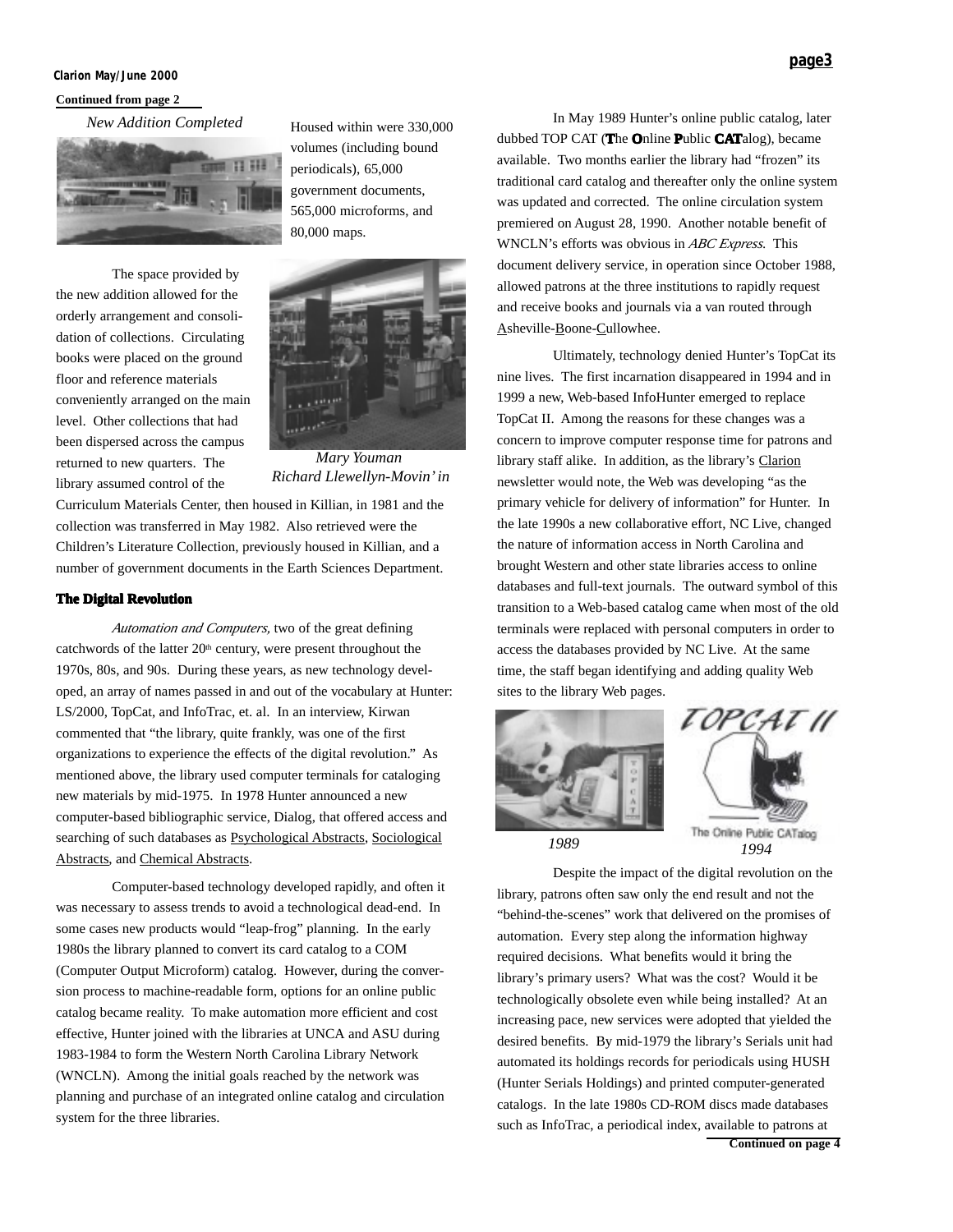#### **Continued from page 3**

#### public workstations.

Other practical matters also had made automation possible. In 1987 cabling began in the library building. In August 1987 the library staff applied 223,000 barcodes to the book collection in eight working days. As before, the work was scheduled during an academic intercession to minimize disruption to the university community. Also, new technology meant training library staff to use it efficiently and to assist the user community.

#### **Our Finest Hour**

In the midst of all these activities, Hunter's staff also confronted their "best of times, worst of times." On February 26, 1989, fire destroyed the Media Center housed within the library and forced a temporary closure of the entire building. Soot covered the main level and smoke permeated the furnishings. Library staff, with support from Physical Plant, managed to

install temporary Circulation and Reference desks and reopened the library's ground floor to patrons by mid-March. After extensive restoration by a professional company, the entire building reopened on April 24. In recognition for his role in coordinating restoration



work, equipment replacement, and personnel resources, Hunter's staff presented Kirwan with an inscribed plaque of appreciation.

#### **More Achievements**

While the new library addition stood as a physical testimonial, the information revolution as the most radical, and the 1989 fire the most personally memorable, there have been a host of other accomplishments in the past quarter century. By 1990 the Friends of Hunter Library was accepting charter members and numbered over 200 Friends in 1999. In a decade of support, the Friends sponsored an annual *Sunday Afternoon in the Library* event, funded research projects, raised and donated funds for special purchases, and contributed to Hunter's efforts to preserve local newspapers through microfilming. Preservation of local newspapers by microfilming was an especially notable project to save the region's heritage. Espoused for many years by Serials librarian Mary Youmans, the project helped rescue decades of history from loss through slow, but inevitable, deterioration. Other projects supported Western's "Community of Scholarship." In the late 1980s the STAR Van provided researchers a means of travel to regional university libraries and

funds for photocopies. For years the Hunter Scholar program has helped a Western faculty member realize a research project.

The library staff also celebrated achievements in improving service in-house. One project that started in Hart's administration, the reclassification of all holdings from Dewey Decimal classification to Library of Congress, was actually completed twice. The project was necessary to standardize all call numbers for the collections. Initially Hunter's Cataloging unit completed the project on April 14, 1982 when the book Up for Air was reclassified in LC. However, the return of the Children's Library collection to Hunter brought with it more Dewey classified books. In June 1989 the last Dewey call number holdout in the children's books was converted to an LC number.

*Bill Kirwan, University Librarian 1977-2000*



aaaaaaaaaa

*A new century, a new millennium, a new University Librarian. Changes that spanned the decades: Joyner to Hunter, Dewey classification to Library of Congress, card catalogs to online catalogs, TopCat to InfoHunter. Does anything stay the same? Yes, . . . Service. Whether adapting to new technology or recovering from a fire, service to the WCU community and the region has remained the library's mainstay. And to the community that has allowed us to fulfill our role and provide this service, thank you.*

| service, thank you.    |                     |          |
|------------------------|---------------------|----------|
| <b>Service</b>         |                     |          |
| <b>Recognition for</b> |                     |          |
| <b>Hunter Library</b>  |                     |          |
| <b>Employees</b>       | Hiddy               |          |
|                        | Morgan              | 25 Years |
|                        | Gloria              |          |
|                        | <b>Stockton</b>     | 25 Years |
|                        | <b>Terry Ensley</b> | 15 Years |
| <b>Brenda Moore</b>    |                     | 15 Years |
| <b>Bob Strauss</b>     |                     | 10 Years |
|                        |                     |          |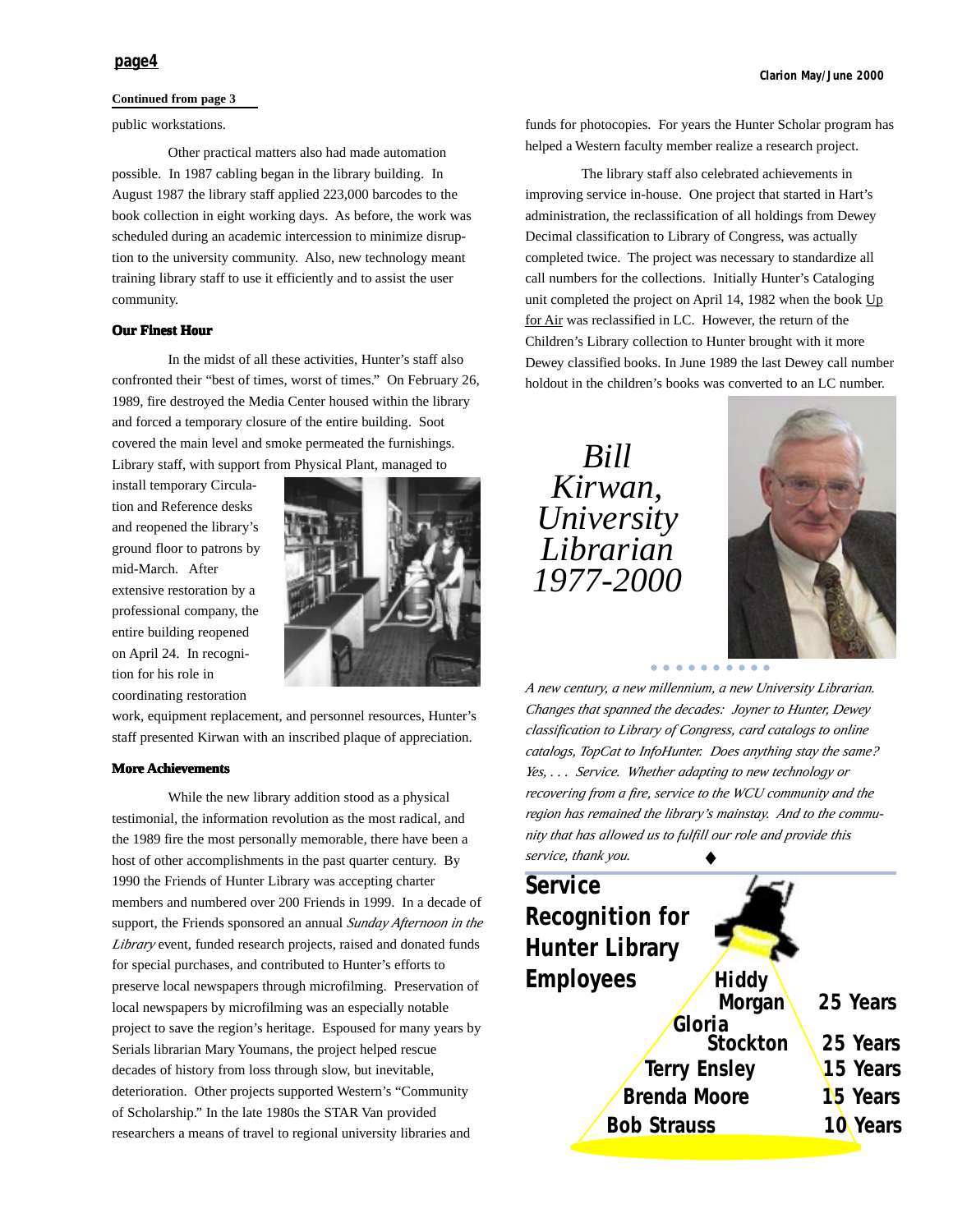# **FHL Hosts Successful Spring Events**



*by Linda Gillman,CAE Friend of Hunter Library*

Beginning with an all-time successful book sale in early April, followed by a very enjoyable Sunday Afternoon at the Library poetry reading, the Friends of Hunter Library were "on a roll" as they say!

To report that the book sale was successful is an understatement! With approximately 10,000 titles to select from, book buyers came from near and far. Members of Friends were treated to a member's only preview evening during which they could make their selections, enjoy refreshments, visit with old friends and chat with various Library staff. The next three days the book sale was open to the public and I am pleased to say, I have never seen such an enthusiastic group of book buyers they were carrying boxes of books out the door, loading cars, vans and even trucks full of books.

Just a couple of weeks later, the Friends of Hunter Library held their annual meeting —known as "Sunday Afternoon at the Library." This year's event was co-sponsored by City Lights Bookstore and featured readings by two wellknown area poets, Kathryn Stripling Byer and David B. Hopes. Byer treated the audience to readings from her soon-to-be published book. Her work, while dark, moving and sensitive, is the kind you feel inside and don't just hear or read. Hopes, with his somewhat sassy style and avant-garde topics, provided a nice balance and a humorous tone to the afternoon. Following the readings, each artist signed books for those eager book buyers who love to collect signed copies.

These two very successful events brought the Friends quite a few new members as well as a number of membership renewals. On behalf of the board, I extend a big welcome to our *new* Friends and thank each of you who renewed your membership. And to the Volunteers who donated both time and talents to these events, thank you for being there … each of you is truly a Friend of Hunter Library.

♦

### **Summer 2000 Library Exhibits**

*by Nan Watkins, Reference Librarian*

#### **A Book of Book of Verses underneath the Bough, th Bough,** A Jug of Wine, A Loaf of Bread—and Thou!

Hunter Library's summer reading display will give you some "Food for Thought." Browse an array of literature, essays, poems, histories, and videos on how food nurtures all of our senses. Share a child's first bite of "real" food with the editor of *Gourmet Magazine*, Ruth Reichl...visit the Shrine of the Holy Tortilla with Denise Chavez...dunk a madeleine in your tea with Marcel Proust...cook a bear over a campfire with Horace Kephart...eat peaches in Russia with Wallace Stevens. But please remember: you may not bring food into the library! "Food for Thought" books will be available for you to check out and savor at your leisure at home.

#### **Wildflowers, Gardening and Backyard Science Projects for Children**

The Curriculum Materials Center on the upper mezzanine is featuring books for easy identification of wildflowers by children. There are also books on gardening for children as well as good backyard science projects for enlivening summer afternoons.

#### **Special Collections Gives Glimpse of Women's Sports and Past Celebrations at WCU**

Through the month of June the Women in Sports exhibit is on display in Special Collections found on the second floor of the library. The month of July highlights past campus celebrations of May Day with the Maypole and Sadie Hawkins Day when the women asked the men for a date. Freshman beanies and photos of Boodleville, the housing for WCU World War II veterans and their families, will also be on display.

#### **Rivers of America**

The Map Room exhibit features the *Wildlife in North Carolina* Special Issue on Rivers in North Carolina; Franklin Burroughs's *The River Home: A Return to the Carolina Low Country* and *The River Reader,* a Nature Conservancy Book. Maps showing the Wild and Scenic Rivers of the U.S., a regional Web site on Lawson's Fork Creek and a replica of a handmade Indian canoe add to the display. ♦

*by Nan Watkins, Reference Librarian*

**To register for any workshop listed below, please call 7274 and ask for Eva Cook.** 

**Good Web Searching** Wednesday, June 21, 10:00 - 12:00

**CINAHL: For Nursing and Allied Health Professions** Thursday, June 22, 2:00 - 4:00

## **Summer Workshops for Faculty & Staff**

The following online workshops will be taught by library faculty in the Hunter Library electronic classroom (HL 186). Instruction for all of these hands-on workshops lasts one hour with an extra hour available for further work. For descriptions of these courses, see: http:/www.wcu.edu/library/whatsnew/exhibits/index.htm

**Continued on page 6**